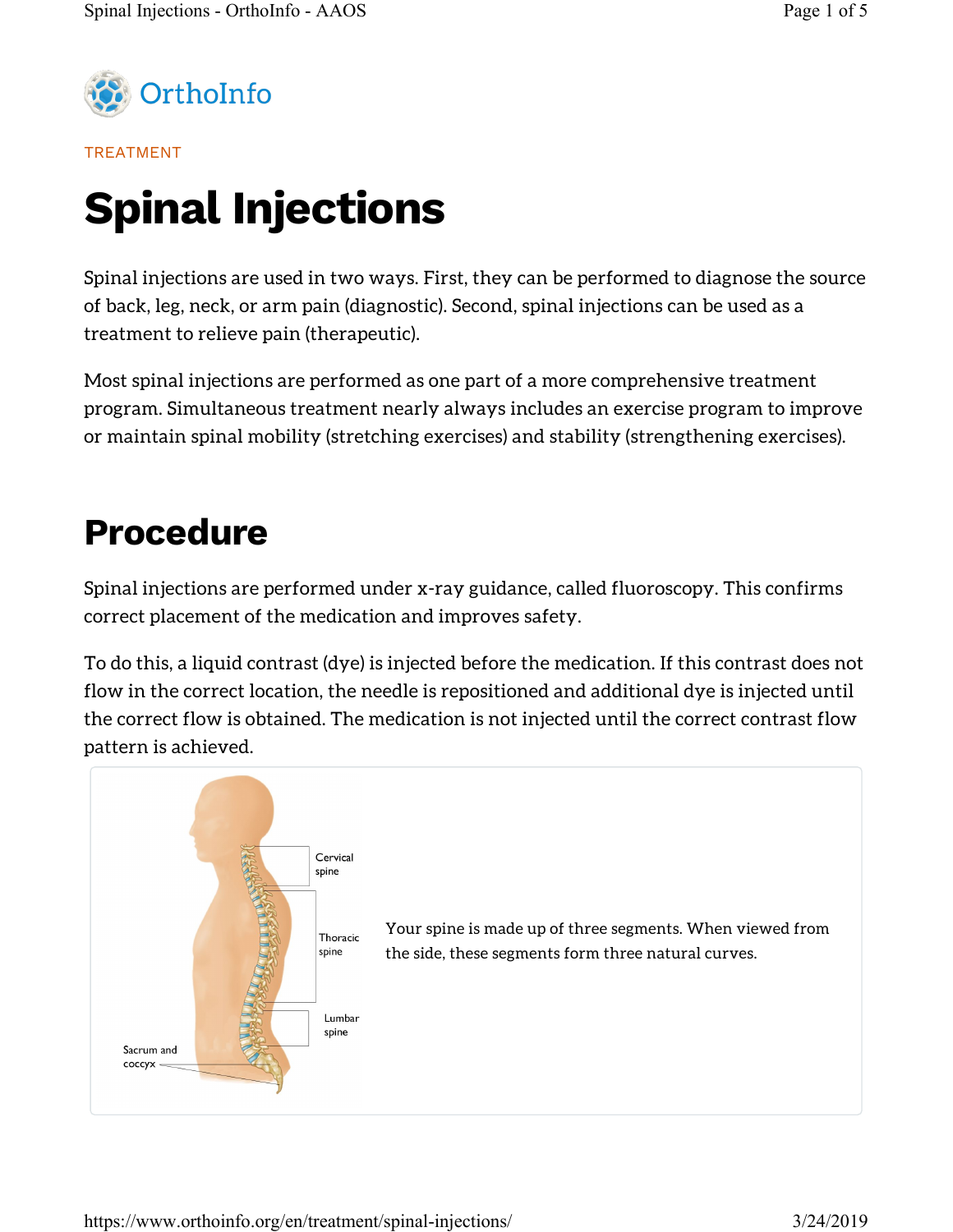# Types of Spinal Injections

## Epidural Injections

Epidural injections are used to treat pain that starts in the spine and radiates to an arm or leg. Arm or leg pain often occurs when a nerve is inflamed or compressed ("pinched nerve").



Epidural injections involve injecting an anesthetic and/or an anti-inflammatory medication, such as a steroid (cortisone), near the affected nerve. The needle is placed into the "epidural space," which is located just outside of the membrane that protects the spinal cord. The medication reduces the inflammation and lessens or resolves the pain. This type of epidural injection is a therapeutic one.

For diagnostic purposes, an epidural spinal injection can be done at a very specific, isolated nerve to determine if that particular nerve is the source of pain. Sometimes only an anesthetic is injected. The immediate response to the injection is closely monitored. If the pain is completely or nearly completely relieved, then that specific nerve is the primary cause of the pain symptoms. If there is little pain relief, then another source of pain exists.

## Facet Joint Injections

Facet joint injections can also be done for both diagnostic and therapeutic reasons.

These types of injections are placed into and around the facet joints, which are the small joints located between each vertebra on the back of the spine. Facet joint injections are often used when pain is caused by degenerative/arthritic conditions or injury. They are used to treat neck, middle back, or low back pain. The pain does not have to be exclusively limited to the midline spine, as these problems can cause pain to radiate into the shoulders, buttocks, or upper legs.



Facet joint injection in the lumbar spine.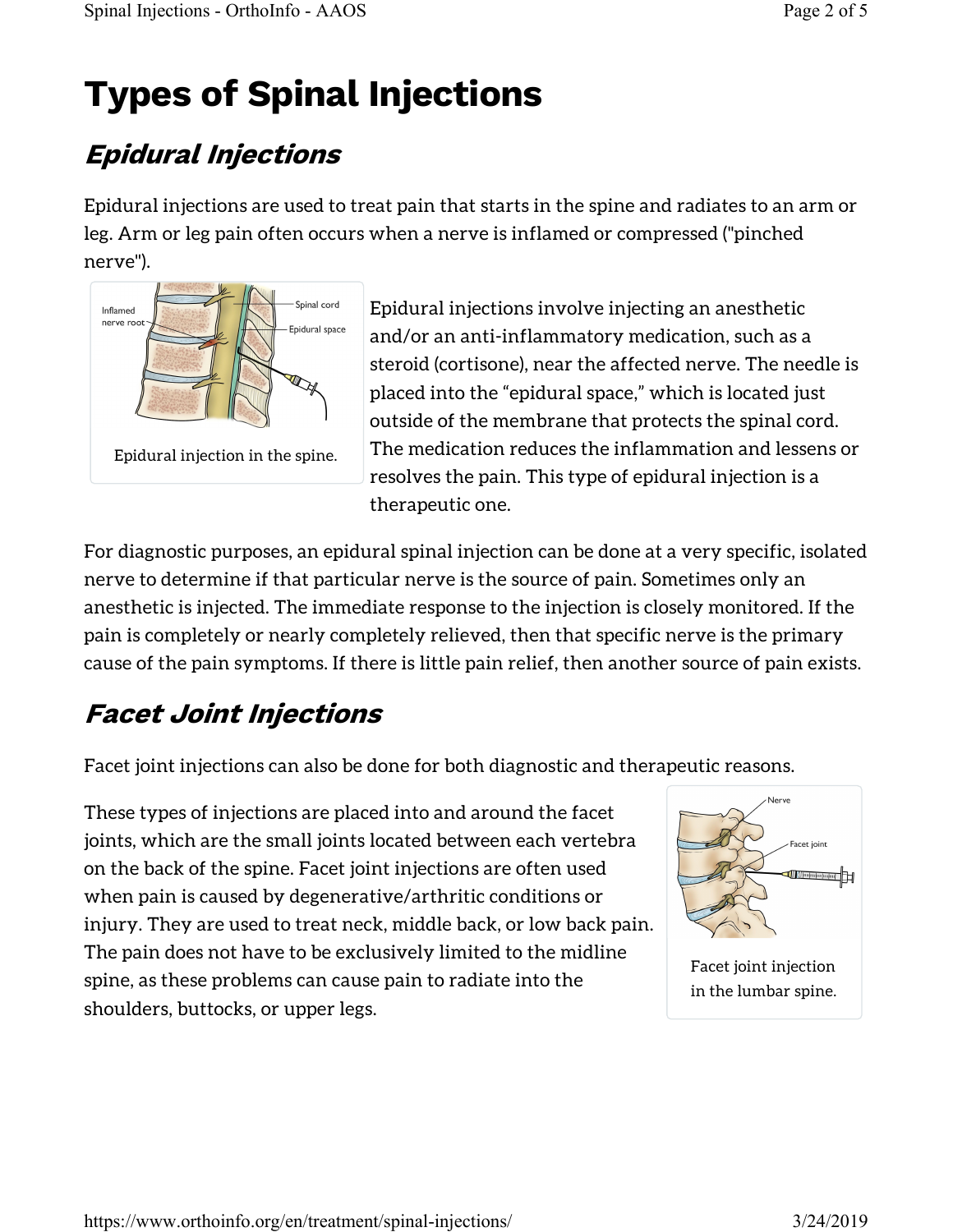For diagnostic purposes, facet joints can be injected in two ways: injecting anesthetic directly into the joint or anesthetizing the nerves carrying the pain signals away from the joint (medial branches of the nerve). If the majority of pain is relieved with anesthetic into the joint, then a therapeutic injection of a steroid may provide lasting neck or low back pain relief.



If anesthetic injections indicate that the nerve is the source of pain, the next step is to block the pain signals more permanently. This is done with radiofrequency ablation, or damaging the nerves that supply the joint with a "burning" technique.

## Sacroiliac Joint Injections

Sacroiliac joint (SI joint) injections are similar to facet joint injections in many ways. The SI joints are located between the sacrum and ilium (pelvic) bones.

Problems in the SI joints have been shown to cause pain in the low back, buttock, and leg. Typically, one joint is painful and causes pain on one side of the lower body. It is less common for both SI joints to be painful at the same time.

This joint can also be injected for both diagnostic and therapeutic purposes. Anesthetizing the SI joint by injection under x-ray guidance is considered the gold standard for diagnosing SI joint pain. A diagnostic injection of the sacroiliac joint with anesthetic should markedly diminish the amount of pain in a specific location of the low back, buttock, or upper leg.

A therapeutic injection will typically include a steroid medication, with the goal of providing longer pain relief.

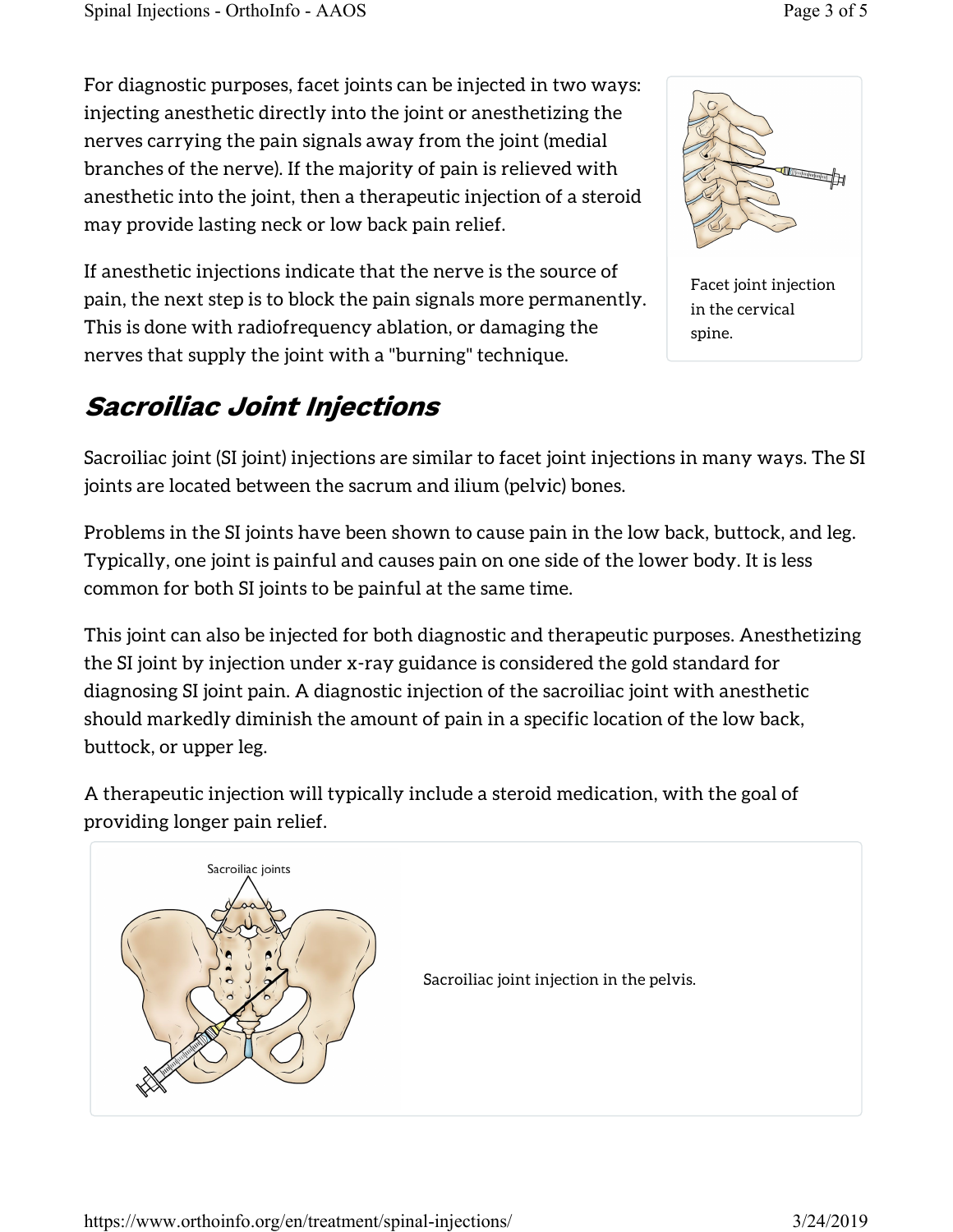### Provocation Diskography

Provocation diskography is a type of spine injection done only for diagnosis of pain. It does not have any pain relieving effect. In fact, it is designed to try to reproduce a person's exact or typical pain. This is to find the source of longstanding back pain that does not improve with comprehensive, conservative treatment. It can severely aggravate the existing back pain.

Diskography is performed much less commonly than the other types of spinal injections reviewed above. It is often used only if surgical treatment of low back pain is being considered. The information gained from diskography can assist in planning the surgery.

Diskography involves stimulating and "pressurizing" an intervertebral disk by injecting a liquid into the jelly-like center (nucleus pulposus) of the disk. More than one disk is injected in order to distinguish a problem disk from one without symptoms. Criteria are used to identify a painful disk by provocation discography, including the type and location of pain and the appearance of the disk on an x-ray after the procedure.

# Complications

Spinal injection procedures are generally safe procedures. If complications occur, they are usually mild and self-limited. The risks of spinal injections include, but are not limited to the following:

- Bleeding
- Infection
- Nerve injury
- Arachnoiditis
- Paralysis
- Avascular necrosis
- Spinal headache
- Muscle weakness
- Increased pain

Common side effects from steroids include:

- Facial flushing
- Increased appetite